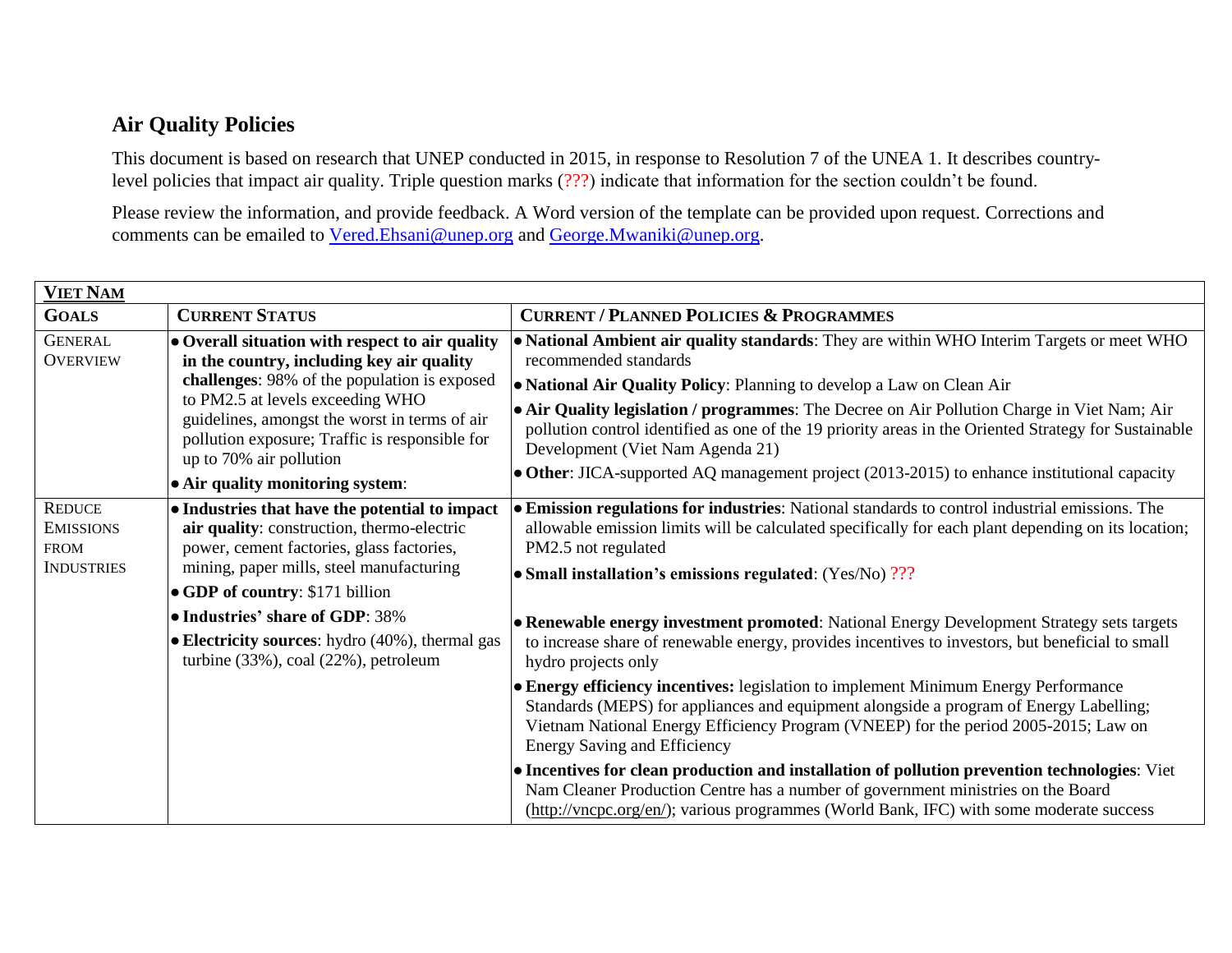|                                                                                                          |                                                                                                                                                                                                                                                                                                                                                                                                  | $\bullet$ Actions to ensure compliance with regulations: (monitoring, enforcement, fines etc) ???                                                                                                                                                                                                                                                                                                                                                                                                                       |
|----------------------------------------------------------------------------------------------------------|--------------------------------------------------------------------------------------------------------------------------------------------------------------------------------------------------------------------------------------------------------------------------------------------------------------------------------------------------------------------------------------------------|-------------------------------------------------------------------------------------------------------------------------------------------------------------------------------------------------------------------------------------------------------------------------------------------------------------------------------------------------------------------------------------------------------------------------------------------------------------------------------------------------------------------------|
|                                                                                                          |                                                                                                                                                                                                                                                                                                                                                                                                  | • Other actions at national, sub-national and / or local level to reduce industry: Investment<br>Law 2015 provides incentives for certain industries that set up / expand in rural areas                                                                                                                                                                                                                                                                                                                                |
| <b>REDUCE</b>                                                                                            | • Key transport-related air quality<br>challenges: poor fuel and vehicle standards,<br>rapid growth; traffic is responsible for 70% air<br>pollution, 95% volatile organic compounds<br>• In 2018, Viet Nam will have to forgo import<br>duties for vehicles from within ASEAN,<br>making it harder to control vehicles<br>• Electric cars are yet to be regulated under the<br>Road Traffic Law | • Vehicle emission limit: Euro 2 (Euro 4 in 2017)                                                                                                                                                                                                                                                                                                                                                                                                                                                                       |
| <b>EMISSIONS</b>                                                                                         |                                                                                                                                                                                                                                                                                                                                                                                                  | • Fuel Sulphur content: 500 ppm (50ppm in 2018)                                                                                                                                                                                                                                                                                                                                                                                                                                                                         |
| <b>FROM</b><br><b>TRANSPORT</b>                                                                          |                                                                                                                                                                                                                                                                                                                                                                                                  | • Restriction on used car importation: None                                                                                                                                                                                                                                                                                                                                                                                                                                                                             |
|                                                                                                          |                                                                                                                                                                                                                                                                                                                                                                                                  | • Actions to expand, improve and promote public transport and mass transit: : a metro rail<br>project in Hanoi; rapid transit network being built in Ho Chi Minh; Public transport development<br>policies approved this year, encouraging bus companies to develop public transport bus services<br>and subsidize passengers' fares. Bus enterprises to receive tax exemptions on imported<br>automobile parts, and exemption from paying ownership fees if their buses use clean energy.<br>Subway system being built |
|                                                                                                          |                                                                                                                                                                                                                                                                                                                                                                                                  | • Actions to promote non-motorized transport: (ex: include sidewalks and bike lanes in new<br>road projects, car-free areas etc) more sidewalks being built                                                                                                                                                                                                                                                                                                                                                             |
|                                                                                                          |                                                                                                                                                                                                                                                                                                                                                                                                  | • Other transport-related actions: changing some school and work hours to manage traffic<br>peaks; park-and-ride schemes being considered                                                                                                                                                                                                                                                                                                                                                                               |
| <b>REDUCE</b>                                                                                            | • Outdoor, open burning: burning of wastes is                                                                                                                                                                                                                                                                                                                                                    | · Legal framework: Sound legal framework (see                                                                                                                                                                                                                                                                                                                                                                                                                                                                           |
| <b>EMISSIONS</b>                                                                                         | common<br>• Most municipal wastes not safely managed;<br>industrial hazardous wastes inadequately<br>managed; Inadequate equipment, training,<br>capacity, implementation, supervision,<br>enforcement; Limited incentives for proper<br>waste management                                                                                                                                        | http://www.unep.org/ietc/Portals/136/Events/ISWM%20GPWM%20Asia%20Pacific%20Worksh                                                                                                                                                                                                                                                                                                                                                                                                                                       |
| <b>FROM OPEN</b><br><b>BURNING OF</b><br><b>AGRICULTURAL</b><br>/ MUNICIPAL<br><b>WASTE</b><br>(OUTDOOR) |                                                                                                                                                                                                                                                                                                                                                                                                  | op/Vietnam_Presentation.pdf for details on policies)                                                                                                                                                                                                                                                                                                                                                                                                                                                                    |
|                                                                                                          |                                                                                                                                                                                                                                                                                                                                                                                                  | • Actions to prevent open burning of municipal waste and / or agricultural waste: New<br>strategies have promoted investment in waste management and developing a network of service<br>providers (formal, informal)                                                                                                                                                                                                                                                                                                    |
| <b>REDUCE</b>                                                                                            | • Dominant fuels used for cooking and space                                                                                                                                                                                                                                                                                                                                                      | • Indoor air pollution regulated: No                                                                                                                                                                                                                                                                                                                                                                                                                                                                                    |
| <b>EMISSIONS</b><br><b>FROM OPEN</b><br><b>BURNING OF</b><br><b>BIOMASS</b><br>(INDOOR)                  | heating: 46% rely on solid fuels (share of<br>biomass vs other sources)<br>• Impact: WHO estimates 23,800 deaths/year<br>from indoor air pollution $(6,700)$ for outdoor<br>air pollution)                                                                                                                                                                                                       | • Promotion of non-grid / grid electrification: Rural Electrification Programme has resulted in<br>97% access                                                                                                                                                                                                                                                                                                                                                                                                           |
|                                                                                                          |                                                                                                                                                                                                                                                                                                                                                                                                  | • Promotion of cleaner cooking fuels and clean cook stoves: No, due to lack of private sector to<br>take research into the market                                                                                                                                                                                                                                                                                                                                                                                       |